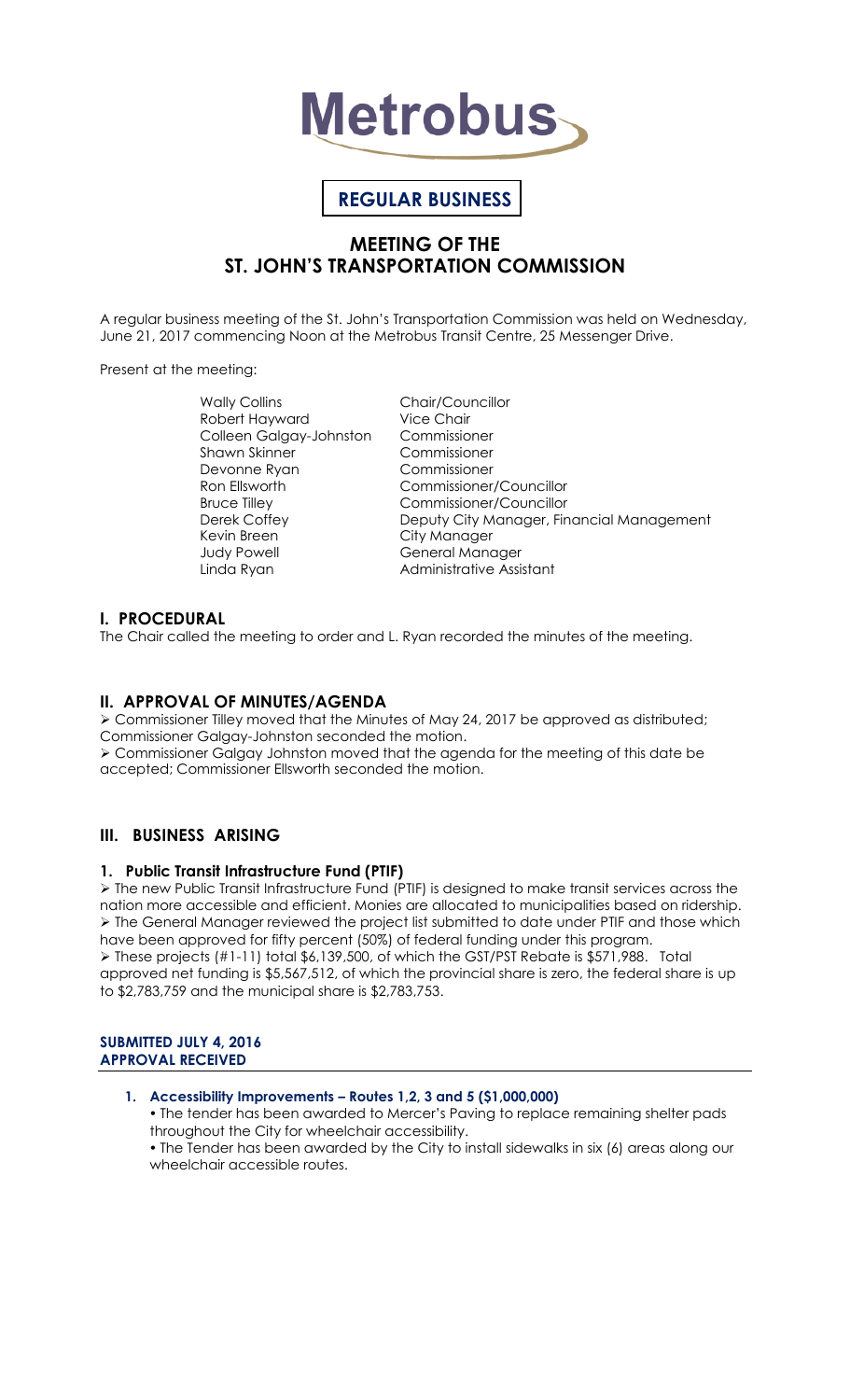

# **1. Public Transit Infrastructure Fund (PTIF)** (Continued)

### **2. On-Board Camera Surveillance System (\$515,000)**

- The tender was awarded to Hi-Tech for a Gatekeeper Bus Camera Surveillance System.
- $\bullet$  Installation for all Metrobuses in the fleet is nearly complete.

 Surveillance enhances security and deterrence, and further reduces fare evasion, vandalism, decreased repair costs and out-of-service buses. Coverage is helpful also to assist in incident/accident investigations and reduce injury claims and compensation payouts. Footage relevant to a recent accident involving a Metrobus and a second vehicle was reviewed. The video demonstrated that a passenger on board the bus at the time of the accident had fraudulently claimed injury.

### **3. Three (3) 30-Foot Buses (\$1,200,000)**

- The tender was awarded to Grand West Transportation.
- Delivery is scheduled for December, 2017
- **4. Filter Cleaning Unit (\$100,000)**
	- This item has been installed and is in use.
- **5. Transit Priority System (\$350,000)**

 Statistical information is to be provided to the City for approval prior to placing the order for this system.

- **6. Digital Signs (\$100,000)**
	- Options for this item are currently being evaluated.

# **SUBMITTED OCTOBER 5, 2016 APPROVAL RECEIVED**

- **7. Coppertree Analytics Pilot Project (\$13,800)** Analysis software is used to transform building management systems data to offer recommendations that potentially drive new operational and environment efficiencies for optimum performance.
	- This project commenced in June.
	- Benefits have already been identified.
- **8. Eighteen (18) 21-22 Foot (Cut-Away) Buses for Accessible Transit (\$1,700,000)**
	- The tender was awarded to Crestline Coach in February, 2017.
	- These new vehicles are to be leased to MVT and will replace the existing GoBus fleet in order to continue operation of the City's para transit service.
	- The first six (6) out of eighteen (18) 22-foot GoBuses have been received.
	- The GoBuses are to be prepared for service, including installation of decals, cameras and other equipment before MVT (GoBus) is to accept delivery.
	- Delivery of all remaining new GoBuses buses is scheduled by the end of July.

# **9. Twenty-Nine (29) Wheelchair Accessible Shelters (\$410,500)**

- Approval was received for this item.
- The tender closed on June 19, 2017.

 Twenty-nine (29) accessible shelters will replace non-accessible shelters along six (6) wheelchair accessible routes.

# **10. On-Board Video Surveillance System – GoBus (\$150,000)**

• The tender was awarded to Hi-Tech for Phase 2.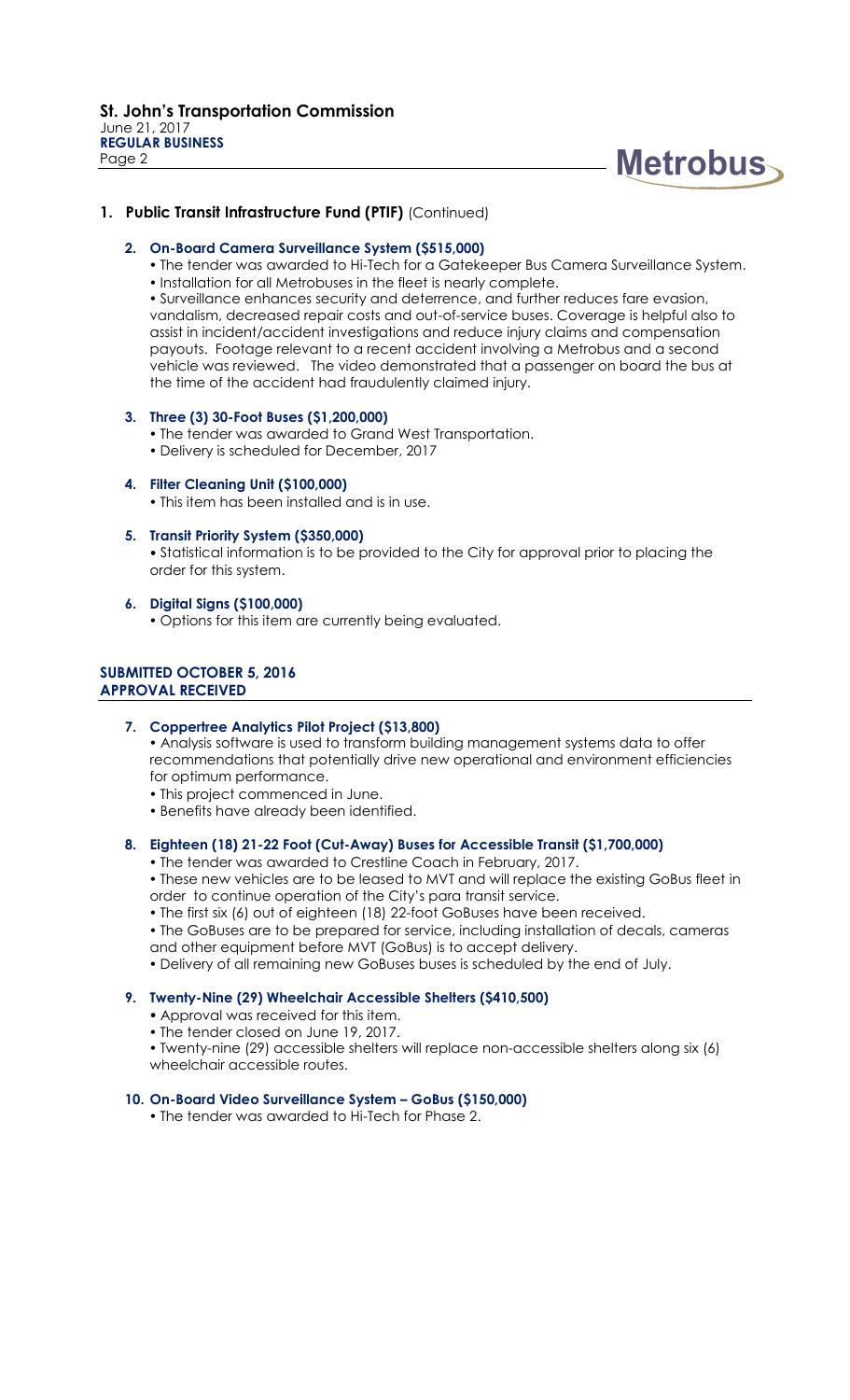

# **1. Public Transit Infrastructure Fund (PTIF)** (Continued)

### **SUBMITTED JANUARY 5, 2017 APPROVAL RECEIVED**

#### **11. Upgrade of on-Demand Scheduling System – GoBus (\$600,000)**

• The contract was awarded to TripSpark (Trapeze) and implementation has begun. The number of annual trips on the GoBus system has significantly increased since 2013 with further increases forecasted.

### **BACKGROUND**

 The current scheduling software will be replaced with software that is more user friendly and economical to operate, and will upgrade the aging on-board equipment used to communicate daily trip schedules to drivers who are currently experiencing equipment failures regularly.

• It is estimated that the payback period for the investment will be approximately fourand-a-half (4.5) years based on direct savings in annual operating costs. Additional operational savings will be achieved through improvements in trip scheduling.

### **SUBMITTED MAY 29, 2017 APPROVAL PENDING**

**12. Compact Articulated Wheel Loader (\$150,000)**

### **13. Tire Balancer Maintenance (\$35,000)**

#### **14. 5-Ton Tow Truck (\$275,000)**

This vehicle is necessary for snow and ice removal at the transit facility.

# **PENDING NOT YET SUBMITTED**

### **15. Trolley Bus**

• Interest is this item is to be determined at the City.

# **IV. NEW BUSINESS**

### **1. Monthly Report – May, 2017**

 $\triangleright$  The financial statements for the period May 1-31, 2017 were reviewed and discussed.

### **Fuel**

 The average price of diesel fuel was \$0.9282 per litre in May compared to the budgeted price of \$1.04. This was the first month under the new City of St. John's fuel tender which was awarded to North Atlantic.

### **Ridership**

 Ridership of 239,758 was up 1.4% from the same month in 2016 (236,557). This May had one (1) extra weekday and one (1) less Sunday.

### **Community Bus**

The Community Bus carried 941 riders in May during 22 days of operations.

 Commissioner Skinner requested comparative statistics relevant to the Community Bus so the data is more meaningful.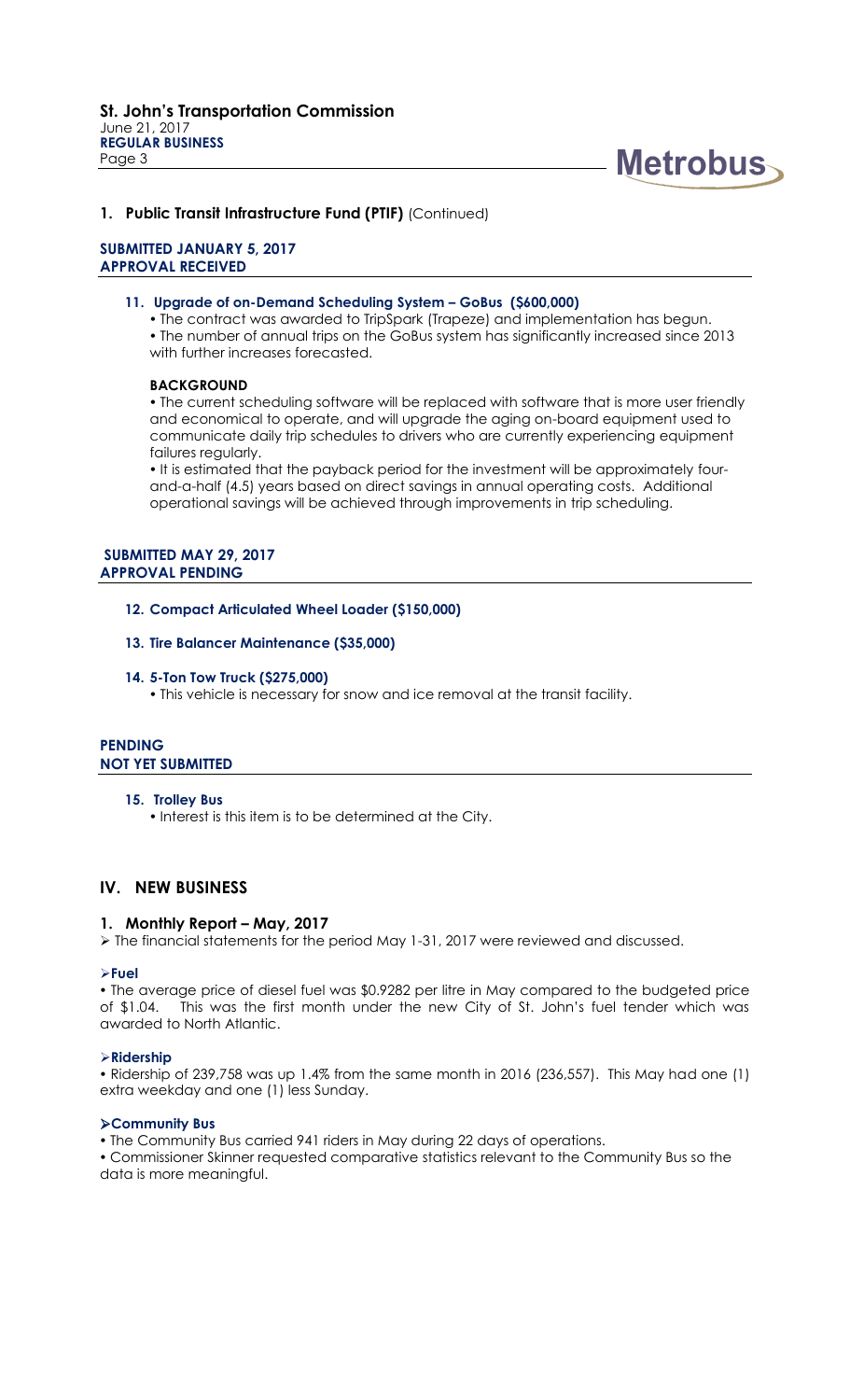

# **1. Monthly Report – May, 2017** (Continued)

### **Paradise Service**

- The Paradise service (including all transfers) carried 914 passengers (9.6 per hour).
- Commissioner Skinner also requested comparative statistics relevant to Paradise service.

### **2. Tenders – Shelters and Shelter Pads**

 Tenders were issued for (1) "Replacement of Bus Shelter Pads and (2) "Purchase of 29 Accessible Bus Shelters". Both tenders closed on June 19th.

### **Twenty-nine (29) Wheelchair Accessible Shelters**

 One (1) compliant bid was received from Daytech Limited \$356,850 (exclusive of taxes). The bid met the approved budget under the PTIF. The General Manager recommended that the Commission accept the bid from Daytech Limited as presented.

 Daytech is the only supplier of shelters in the Canadian market. Typically it takes six to eight weeks for shelter orders to be filled. However, because of the federal monies available under the PTIF Program, it will be January 2018 before the order can be filled.

**ACTION:** It was moved by Commissioner Ellsworth and seconded by Commissioner Galgay-Johnson that the bid from Daytech Limited be approved as recommended.

### **Shelter Pad Upgrades (Part 2)**

 The tender to upgrade shelter pads for wheelchair accessibility (Part 2) closed on June 20, 2017.

Three compliant bids were received as follows:

| <b>SHELTER PAD UPGRADES (PART 2)</b> |                            |
|--------------------------------------|----------------------------|
| <b>COMPANY</b>                       | <b>BID (EXCLUDING TAX)</b> |
| Infinity Construction                | \$36,179                   |
| Mercer's Paving                      | \$37,800                   |
| Jordan Construction                  | \$99.140                   |

 The General Manager recommended that the Commission accept the lowest bid from Infinity Construction. This bid meets the approved budget under the PTIF.

**ACTION:** It was moved by Commissioner Ellsworth and seconded by Commissioner Galgay-Johnson that the bid from Infinity be approved as recommended.

# **3. City of St. John's – Request for Shelter**

**NOTE:** This item was moved from the 'In Camera' Agenda for this date.

 The General Manager informed that the City has requested the use of a Metrobus shelter that is to be removed from service for use as a smoking shelter for one of its non-profit housing units.

# **4. Request from St. John's Regional Fire Department (SJRFD)**

 The General Manager advised that Chief Jerry Peach has requested a retired Metrobus at the end of 2017 so that the SJRFD may convert it for use as a support vehicle for fire and rescue services.

 The current support vehicle is also a retired Metrobus that has been utilized for over a decade and is nearing the end of its useful life.